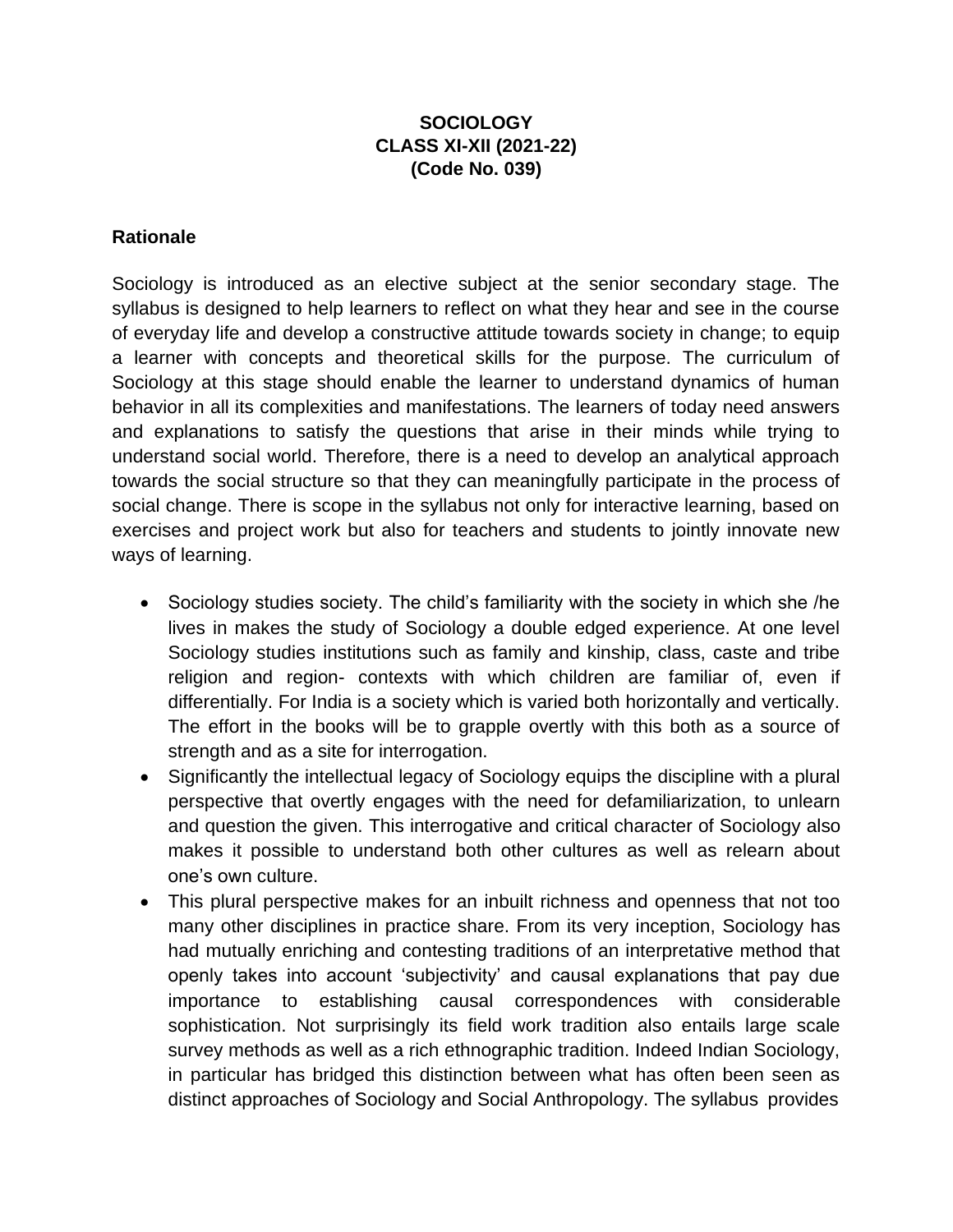ample opportunity to make the child familiar with the excitement of field work as well as its theoretical significance for the very discipline of Sociology.

- The plural legacy of Sociology also enables a bird's eye view and a worm's eye view of the society the child lives in. This is particularly true today when the local is inextricably defined and shaped by macro global processes.
- The syllabus proceeds with the assumption that gender as an organizing principle of society cannot be treated as an add on topic but is fundamental to the manner that all chapters shall be dealt with.
- The chapters shall seek for a child centric approach that makes it possible to connect the lived reality of children with social structures and social processes that Sociology studies.
- A conscious effort will be made to build into the chapters a scope for exploration of society that makes learning a process of discovery. A way towards this is to deal with sociological concepts not as givens but a product of societal actions humanly constructed and therefore open to questioning.

### **Objectives**

- To enable learners to relate classroom teaching to their outside environment.
- To introduce them to the basic concepts of Sociology that would enable them to observe and interpret social life.
- To be aware of the complexity of social processes.
- To appreciate diversity in Indian Society and the world at large.
- To build the capacity of students to understand and analyze the changes in contemporary Indian society.

### **COURSE STRUCTURE CLASS XI (2021-22)**

### **One Theory Paper Time: 3 Hours**

|              | iviax. Iviarks: ol                                                                  |                   |              |
|--------------|-------------------------------------------------------------------------------------|-------------------|--------------|
| <b>Units</b> |                                                                                     | No. of<br>periods | <b>Marks</b> |
| A            | <b>Introducing Sociology</b>                                                        |                   |              |
|              | 1. Sociology, Society and its relationship<br>with other Social Science disciplines | 18                | 8            |
|              | 2. Terms, concepts and their use in<br>Sociology                                    | 16                | 8            |
|              | 3. Understanding Social Institutions                                                | 20                | 10           |
|              | 4. Culture and Socialization                                                        | 16                | 8            |
|              | 5. Doing Sociology: Research Methods                                                | 20                | 6            |

**Max. Marks: 80**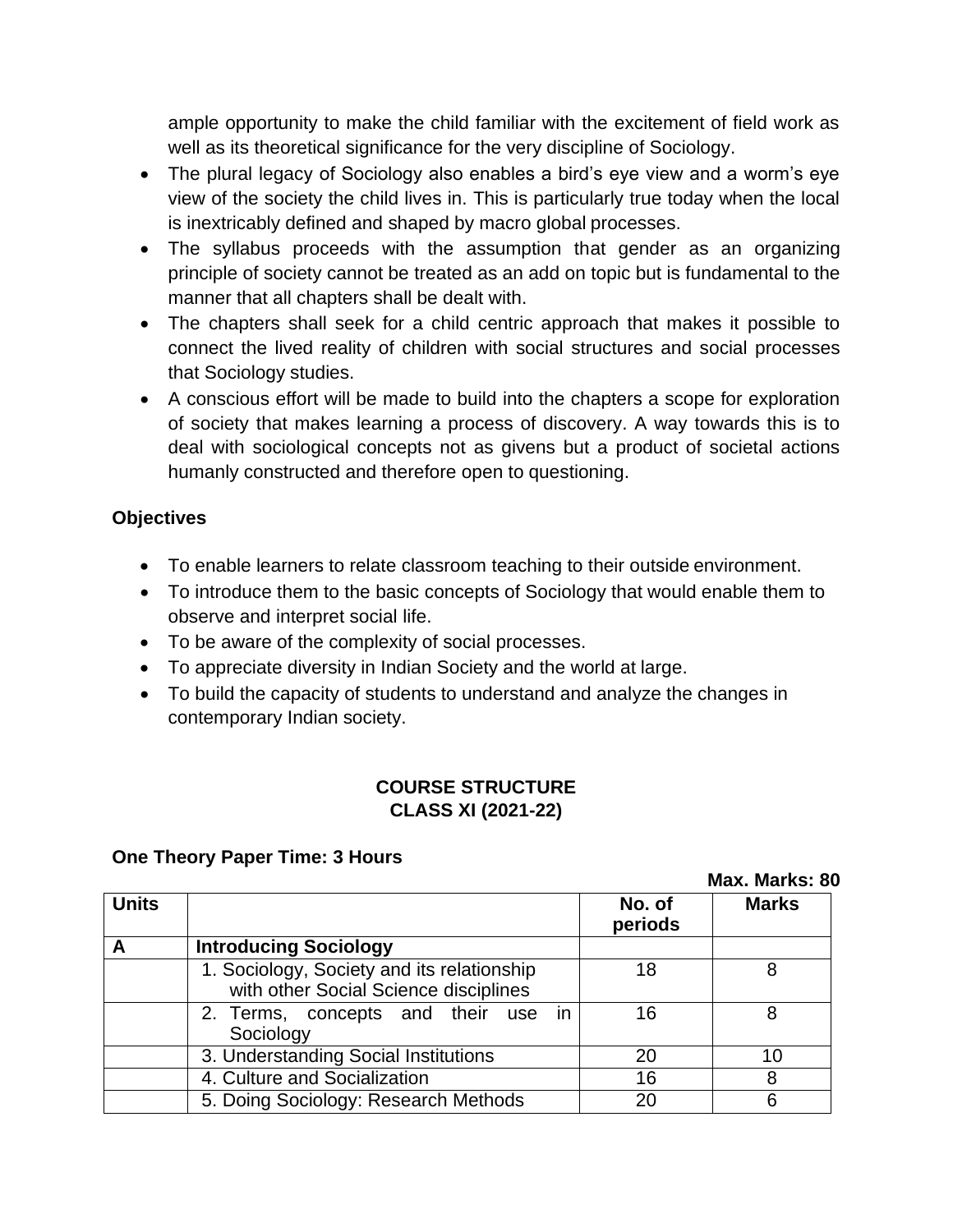|   | Total                                                                  | 90  | 40 |
|---|------------------------------------------------------------------------|-----|----|
| В | <b>Understanding Society</b>                                           |     |    |
|   | 6. Social Structure, Stratification and Social<br>Processes in Society | 18  | 10 |
|   | 7. Social Change and Social order in Rural<br>and Urban Society        | 20  | 10 |
|   | 8. Environment and Society                                             | 12  | 4  |
|   | 9. Introducing Western Sociologists                                    | 20  | 8  |
|   | 10. Indian Sociologists                                                | 20  | 8  |
|   | Total                                                                  | 90  | 40 |
|   | Total                                                                  | 180 | 80 |
|   | <b>Project Work</b>                                                    | 40  | 20 |

# **COURSE CONTENT**

| Α.     | <b>INTRODUCING SOCIOLOGY</b>                                     | <b>40 Marks</b>   |
|--------|------------------------------------------------------------------|-------------------|
| Unit 1 | Sociology, Society and its Relationship with other Social        | <b>18 Periods</b> |
|        | <b>Sciences</b>                                                  |                   |
|        | Introducing Society: Individuals and collectivities.             |                   |
|        | Pluralities and Inequalities among societies.                    |                   |
|        | Introducing Sociology: Emergence. Nature and Scope.              |                   |
|        | Relationship with other Social Science disciplines               |                   |
| Unit 2 | Terms, Concepts and their use in Sociology                       | <b>16 Periods</b> |
|        | Social Groups and Society                                        |                   |
|        | <b>Social Stratification</b>                                     |                   |
|        | <b>Status and Role</b>                                           |                   |
|        | Society & Social Control                                         |                   |
| Unit 3 | <b>Understanding Social Institutions</b>                         | 20 Periods        |
|        | Family, Marriage and Kinship                                     |                   |
|        | Work & Economic Life                                             |                   |
|        | <b>Political Institutions</b><br>$\bullet$                       |                   |
|        | Religion as a Social Institution                                 |                   |
|        | <b>Education as a Social Institution</b>                         |                   |
| Unit 4 | <b>Culture and Socialization</b>                                 | <b>16 Periods</b> |
|        | <b>Defining Culture</b>                                          |                   |
|        | <b>Dimensions of Culture</b>                                     |                   |
|        | Socialization                                                    |                   |
|        | <b>Agencies of Socialisation</b>                                 |                   |
| Unit 5 | Doing Sociology: Research Methods                                | <b>20 Periods</b> |
|        | Objectivity and Subjectivity in Sociology                        |                   |
|        | Research Methods: Participant Observation, Survey<br>$\bullet$   |                   |
|        | Techniques:<br>Observation,<br><b>Tools</b><br>and<br>Interview, |                   |
|        | Questionnaire                                                    |                   |
|        | The Significance of Field Work in Anthropology                   |                   |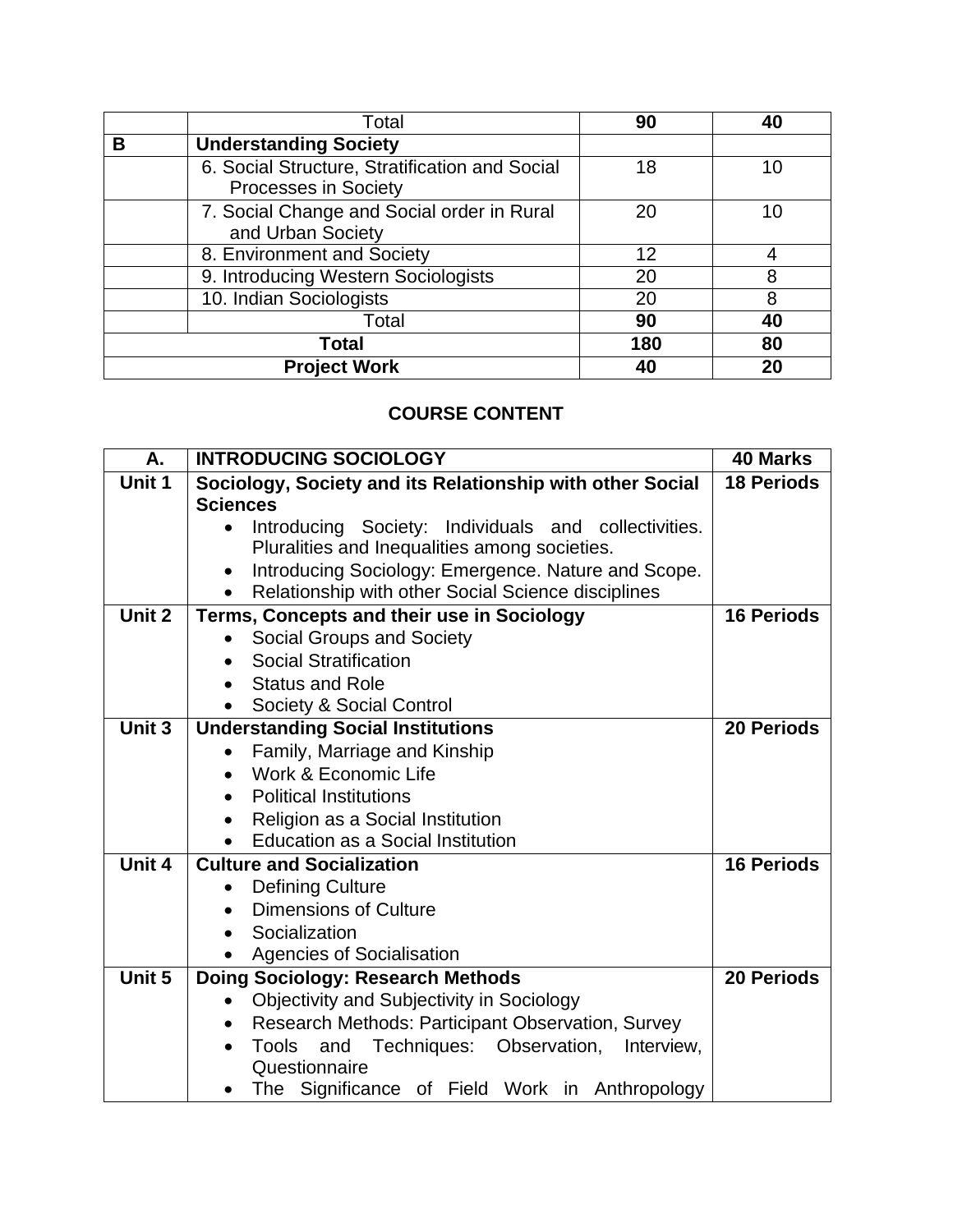|                   | &Sociology                                                    |                   |
|-------------------|---------------------------------------------------------------|-------------------|
| В.                | <b>UNDERSTANDING SOCIETY</b>                                  | 40 Marks          |
| Unit <sub>6</sub> | Social Structure, Stratification and Social Processes In      | <b>18 Periods</b> |
|                   | <b>Society</b>                                                |                   |
|                   | <b>Social Structure</b>                                       |                   |
|                   | <b>Social Stratification</b>                                  |                   |
|                   | Social Processes: Cooperation, Competition, Conflict          |                   |
| Unit 7            | Social Change and Social Order in Rural and Urban             | 22 Periods        |
|                   | <b>Society</b>                                                |                   |
|                   | Social Change: Types, Causes and Consequences                 |                   |
|                   | Social<br>Order:<br>Domination, Authority and<br>Law;         |                   |
|                   | Contestation, Crime and Violence                              |                   |
|                   | Concepts: Village, Town and City                              |                   |
|                   | Social Order and Social Change in Rural and Urban             |                   |
|                   | Areas                                                         |                   |
| Unit 8            | <b>Environment and Society</b>                                | <b>10 Periods</b> |
|                   | <b>Ecology and Society</b>                                    |                   |
|                   |                                                               |                   |
|                   | <b>Environmental Crises and Social Responses</b><br>$\bullet$ |                   |
|                   | <b>Sustainable Development</b>                                |                   |
| Unit 9            | <b>Introducing Western Sociologists</b>                       | <b>20 Periods</b> |
|                   | The Context of Sociology                                      |                   |
|                   | Karl Marx on Class Conflict                                   |                   |
|                   | Emile Durkheim: Division of Labour in society                 |                   |
|                   | Max Weber: Interpretive Sociology, Ideal Type &               |                   |
|                   | <b>Bureaucracy</b>                                            |                   |
| Unit 10           | <b>Indian Sociologists</b>                                    | <b>20 Periods</b> |
|                   | G.S. Ghurye on Caste and Race                                 |                   |
|                   | D.P. Mukherjee on Tradition and Change                        |                   |
|                   | A.R. Desai on the State<br>M.N. Srinivas on the Village       |                   |

| <b>PROJECT WORK</b><br>Periods: 40                                                                                                                                                                                                                      |                        |
|---------------------------------------------------------------------------------------------------------------------------------------------------------------------------------------------------------------------------------------------------------|------------------------|
| Max. Marks: 20                                                                                                                                                                                                                                          | Time allotted: 3 hours |
| A. Project undertaken during the academic year at school level<br>1. Introduction -2 Marks<br>2. Statement of Purpose – 2 Marks<br>3. Research Question - 2 Marks<br>4. Methodology $-3$ Marks<br>5. Data Analysis - 4 Marks<br>6. Conclusion - 2 Marks | 15 Marks               |
| B. Viva – based on the project work                                                                                                                                                                                                                     |                        |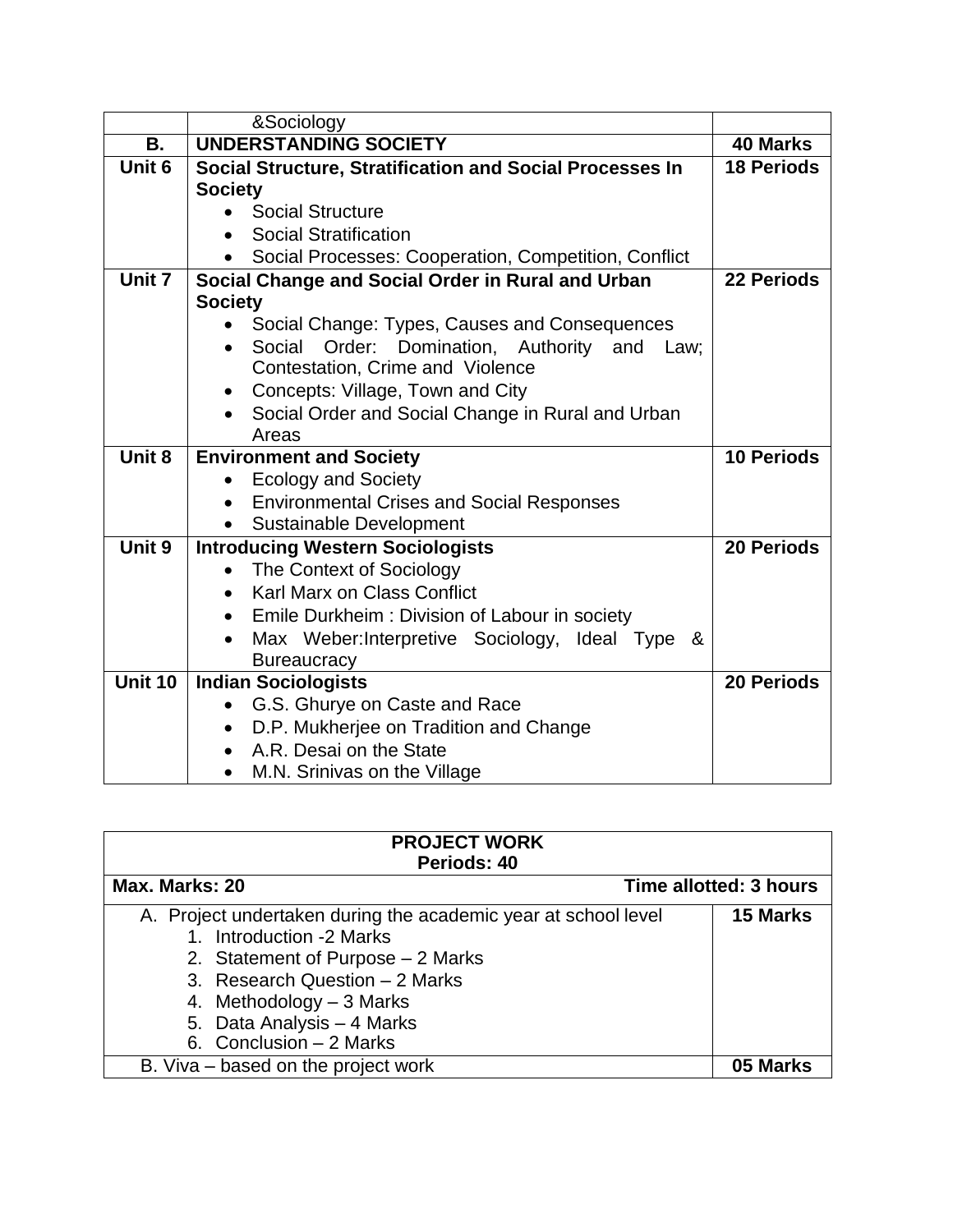### **SOCIOLOGY (Code No. 039) QUESTION PAPER DESIGN CLASS XI (2021-22)**

| S.<br>No.      | <b>Competencies</b>                                                                                                                                                                                                                                                                                           | <b>Total Marks</b> | $\frac{0}{0}$<br>Weight<br>age |
|----------------|---------------------------------------------------------------------------------------------------------------------------------------------------------------------------------------------------------------------------------------------------------------------------------------------------------------|--------------------|--------------------------------|
| $\mathbf{1}$   | Knowledge & understanding<br>Exhibit memory of previously learned material by recalling<br>facts, terms, basic concepts, and answers.<br>Demonstrate understanding of facts and ideas by<br>organizing, comparing, translating, interpreting, giving<br>descriptions, and stating main ideas                  | 20                 | 25%                            |
| $\overline{2}$ | Application of Knowledge and Concepts<br>Solve problems to new situations by applying acquired<br>knowledge, facts, techniques and rules in a different way.<br>Examine and break information into parts by identifying<br>motives or causes. Make inferences and find evidence to<br>support generalizations | 38                 | 47.5%                          |
|                | Present and defend opinions by making judgments about<br>information, validity of ideas, or quality of work based on a<br>set of criteria.                                                                                                                                                                    |                    |                                |
| 3              | Formulate, Analyse, Evaluate & Create<br>Compile information together in a different way by<br>combining elements in a new pattern or proposing<br>alternative solutions.                                                                                                                                     | 22                 | 27.5%                          |
|                | <b>Total</b>                                                                                                                                                                                                                                                                                                  | 80                 | 100%                           |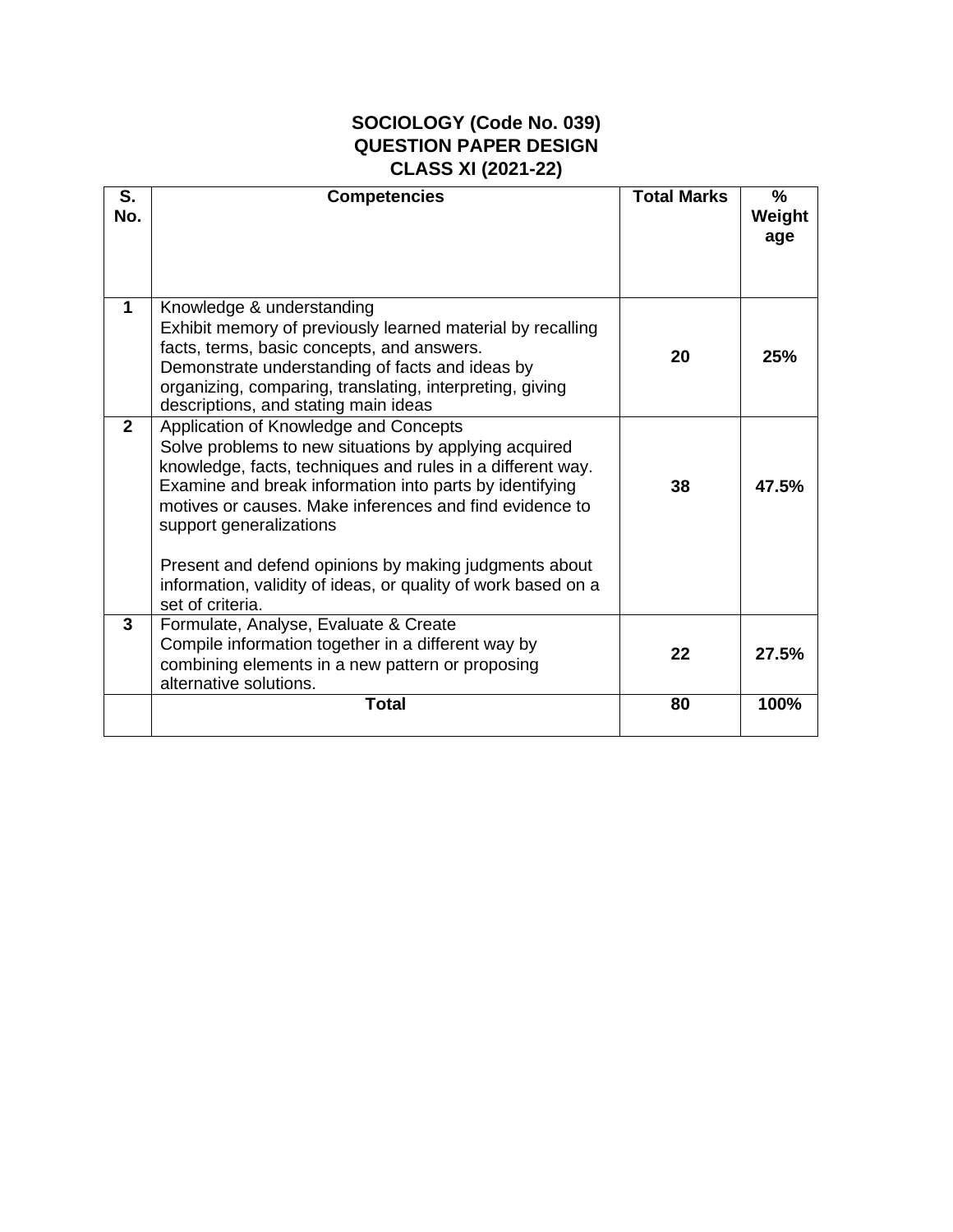# **COURSE STRUCTURE CLASS XII (2021-22)**

# **One Theory Paper Time: 3 Hours**

| One Theory Faper Time. J Hours<br>Max. Marks: 80 |                                                                               |                   |                    |
|--------------------------------------------------|-------------------------------------------------------------------------------|-------------------|--------------------|
| <b>Units</b>                                     |                                                                               | No. of<br>periods | <b>Marks</b>       |
| A                                                | <b>Indian Society</b>                                                         |                   |                    |
|                                                  | 1. Introducing Indian Society                                                 | $\overline{0}$    | Non-<br>evaluative |
|                                                  | 2. The Demographic Structure of Indian<br>Society                             | 10                | 6                  |
|                                                  | 3. Social Institutions: Continuity and Change                                 | $\overline{12}$   | 6                  |
|                                                  | 4. The Market as a Social Institution                                         | 10                | 6                  |
|                                                  | 5. Patterns<br>Social<br>and<br>of<br>Inequality<br>Exclusion                 | 18                | 6                  |
|                                                  | 6. The Challenges of Cultural Diversity                                       | $\overline{22}$   | $\overline{8}$     |
|                                                  | 7. Suggestions for Project Work                                               | 10                | Non-<br>evaluative |
|                                                  |                                                                               | <b>Total</b>      | 32                 |
| B                                                | Change<br>and<br><b>Development</b><br><b>Indian</b><br>in.<br><b>Society</b> |                   |                    |
|                                                  | 8. Structural Change                                                          | 8                 | 6                  |
|                                                  | 9. Cultural Change                                                            | $\overline{12}$   | 6                  |
|                                                  | 10. The Story of Indian Democracy                                             | 16                | 6                  |
|                                                  | 11. Change and Development in<br>Rural<br>Society                             | 10                | 6                  |
|                                                  | 12. Change and Development in Industrial<br>Society                           | 12                | 6                  |
|                                                  | 13. Globalization and Social Change                                           | 10                | 6                  |
|                                                  | 14. Mass Media and Communications                                             | $\overline{12}$   | $\overline{6}$     |
|                                                  | 15. Social Movements                                                          | 18                | 6                  |
|                                                  |                                                                               | <b>Total</b>      | 48                 |
|                                                  | <b>Total</b>                                                                  | 180               | 80                 |

# **COURSE CONTENT**

| Α.     | <b>INDIAN SOCIETY</b>                                             | 32 Marks   |
|--------|-------------------------------------------------------------------|------------|
| Unit 1 | <b>Introducing Indian Society</b>                                 | 0 Periods  |
|        | Colonialism, Nationalism, Class and Community(Non-<br>evaluative) |            |
| Unit 2 | The Demographic Structure of the Indian Society                   | 10 Periods |
|        | Theories and concepts in demography                               |            |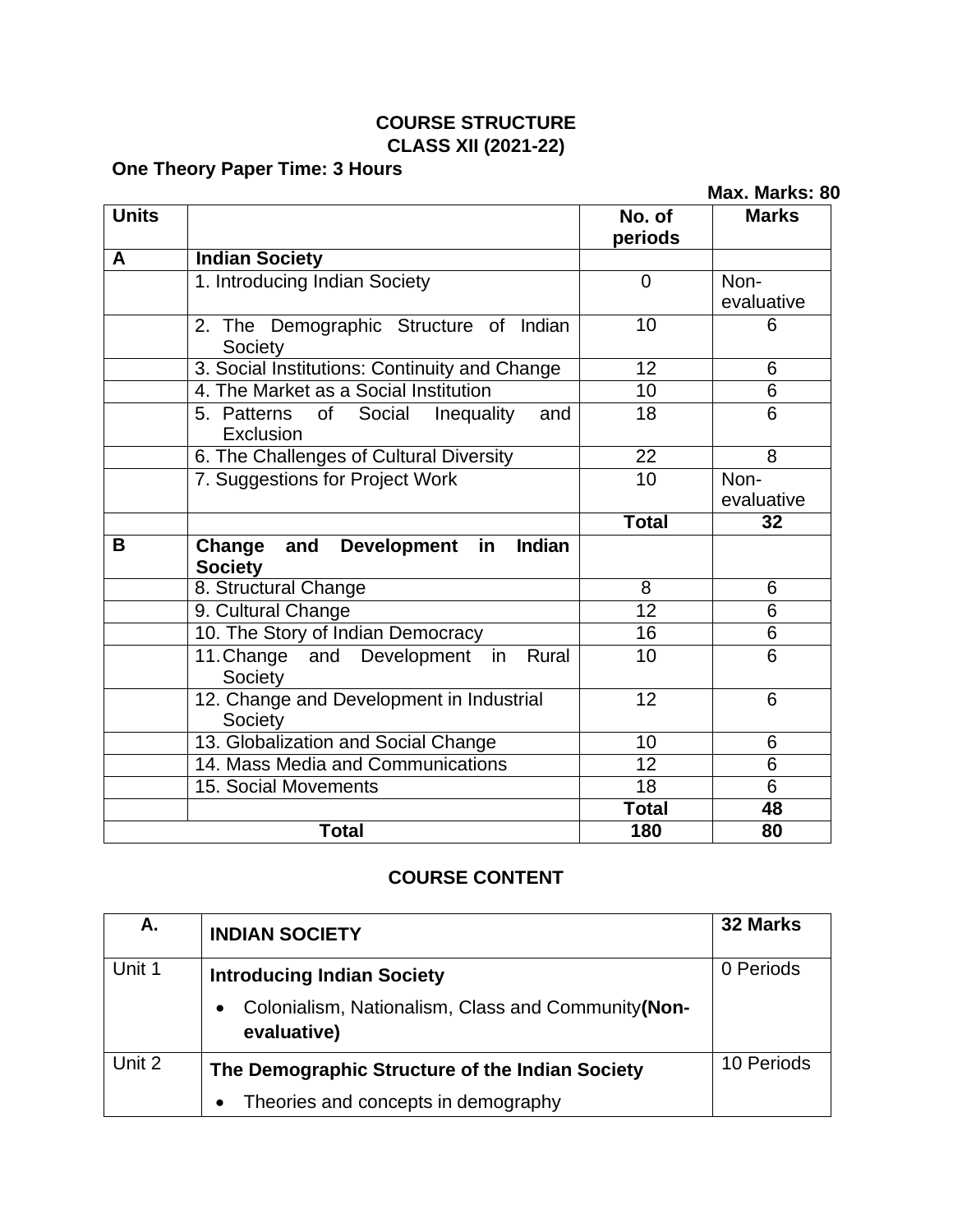|        | <b>Rural-Urban Linkages and Divisions</b><br>$\bullet$                                       |                 |
|--------|----------------------------------------------------------------------------------------------|-----------------|
|        | Population Policy in India                                                                   |                 |
| Unit 3 | <b>Social Institutions: Continuity and Change</b>                                            | 12 Periods      |
|        | Caste and the Caste System                                                                   |                 |
|        | <b>Tribal Communities</b>                                                                    |                 |
|        | <b>Family and Kinship</b>                                                                    |                 |
| Unit 4 | The Market as a Social Institution                                                           | 10 Periods      |
|        | Sociological perspectives on markets and the economy                                         |                 |
|        | Understanding Capitalism as a social system<br>$\bullet$                                     |                 |
|        | Globalization - Interlinking of Local, Regional, National<br>and International Markets       |                 |
| Unit 5 |                                                                                              | 18 Periods      |
|        | <b>Patterns of Social Inequality and Exclusion</b>                                           |                 |
|        | Social Inequality and Social Exclusion                                                       |                 |
|        | Systems justifying and perpetuating Inequality - Caste,<br>Tribe, the Other Backward Classes |                 |
|        | Adivasi Struggles                                                                            |                 |
|        | The Struggle for Women's Equality and Rights<br>٠                                            |                 |
|        | The struggles of the Differently Abled                                                       |                 |
| Unit 6 | The Challenges of Cultural Diversity                                                         | 22 Periods      |
|        | Cultural communities and the nation state                                                    |                 |
|        | Regionalism in the Indian context                                                            |                 |
|        | The Nation state and religion related issues and<br>identities                               |                 |
|        | Communalism, secularism and the nation state                                                 |                 |
|        | <b>State and Civil Society</b>                                                               |                 |
| Unit 7 | <b>Suggestions for Project Work</b>                                                          | 10 Periods      |
| В.     | <b>CHANGE AND DEVELOPMENT IN INDIA</b>                                                       | <b>48 Marks</b> |
| Unit 8 | <b>Structural Change</b>                                                                     | 8 Periods       |
|        | Understanding<br>Colonialism,<br>Industrialization,                                          |                 |
|        | Urbanization                                                                                 |                 |
| Unit 9 | <b>Cultural Change</b>                                                                       | 12 Periods      |
|        | <b>Social Reform Movements</b>                                                               |                 |
|        | Different Kinds of Social<br>Change: Sanskritisation,                                        |                 |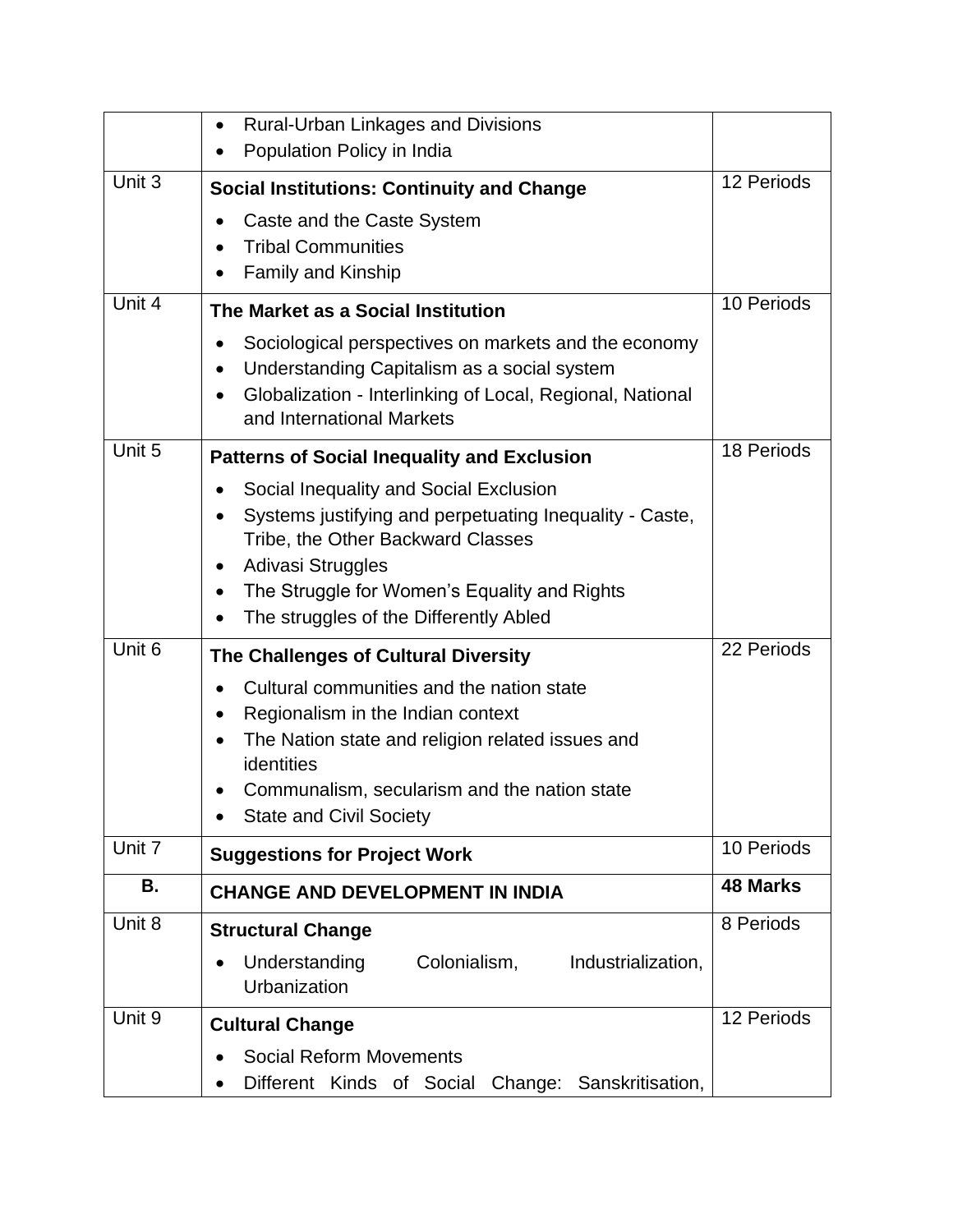|         | Westernization, Modernization, Secularization                                                                                                                                                                                                                      |            |
|---------|--------------------------------------------------------------------------------------------------------------------------------------------------------------------------------------------------------------------------------------------------------------------|------------|
| Unit 10 | The Story of Indian Democracy<br>The Constitution as an instrument of Social Change<br>Panchayati Raj and the Challenges of Social<br>Transformation<br><b>Political Parties, Pressure Groups and Democratic</b>                                                   | 16 Periods |
| Unit 11 | <b>Politics</b><br><b>Change and Development in Rural Society</b><br>Agrarian Structure: Caste & class in Rural India                                                                                                                                              | 10 Periods |
|         | Reforms, Green Revolution and Emerging<br>Land<br>Agrarian society<br>Green revolution and its social consequences<br>$\bullet$<br><b>Transformation in Rural Society</b><br>$\bullet$<br>Circulation of labour<br>Globalization, Liberalization and Rural Society |            |
| Unit 12 | <b>Change and Development in Industrial Society</b><br>From Planned Industrialization to Liberalization<br>How people find Jobs<br>٠<br>Work Processes: How work is carried out, working<br>conditions, home based work, Strikes and Unions                        | 12 Periods |
| Unit 13 | <b>Globalization and Social Change</b><br>Understanding globalization<br>Dimensions of Globalization: Economic,<br>Political<br>Cultural                                                                                                                           | 10 Periods |
| Unit 14 | <b>Mass Media and Communication</b><br>Types of Mass Media: Radio, Television and Print<br>Media<br>Changing Nature of Mass Media<br>Globalisation and the media                                                                                                   | 12 Periods |
| Unit 15 | <b>Social Movements</b><br><b>Concept of Social Movements</b><br>Theories and Classification of Social Movements<br><b>Environmental Movements</b><br><b>Class-Based Movements: Workers, Peasants</b>                                                              | 18 Periods |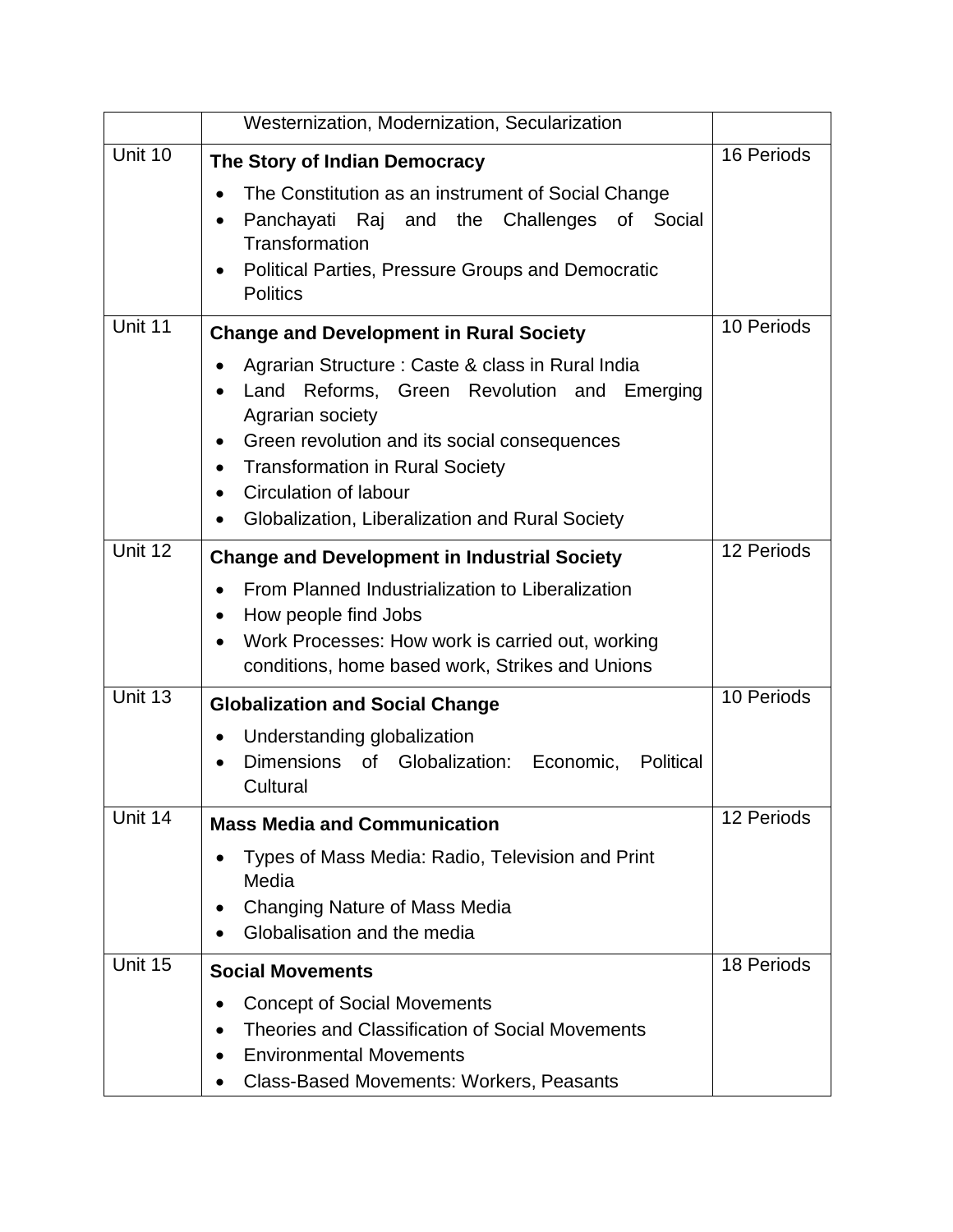| Caste-Based Movements: Dalit Movement, Backward |
|-------------------------------------------------|
| Class Castes, Trends in Upper Caste Responses   |
| • The Tribal Movements                          |
| Women's Movements in Independent India          |

| <b>PROJECT WORK</b>                                                                        |                        |
|--------------------------------------------------------------------------------------------|------------------------|
| Periods: 40                                                                                |                        |
| Max. Marks: 20                                                                             | Time allotted: 3 hours |
| C. Project undertaken during the academic year at school level<br>1. Introduction -2 Marks | 15 Marks               |
| 2. Statement of Purpose – 2 Marks                                                          |                        |
| 3. Research Question - 2 Marks                                                             |                        |
| 4. Methodology $-3$ Marks                                                                  |                        |
| 5. Data Analysis - 4 Marks                                                                 |                        |
| 6. Conclusion $-2$ Marks                                                                   |                        |
| D. Viva – based on the project work                                                        | 05 Marks               |

#### **Prescribed Books:**

- 1. Introducing Sociology, Class XI, Published by NCERT
- 2. Understanding Society, Class XI, Published by NCERT
- 3. Indian Society, Class XII, Published by NCERT
- 4. Social Change and Development in India, Class XII, published by NCERT